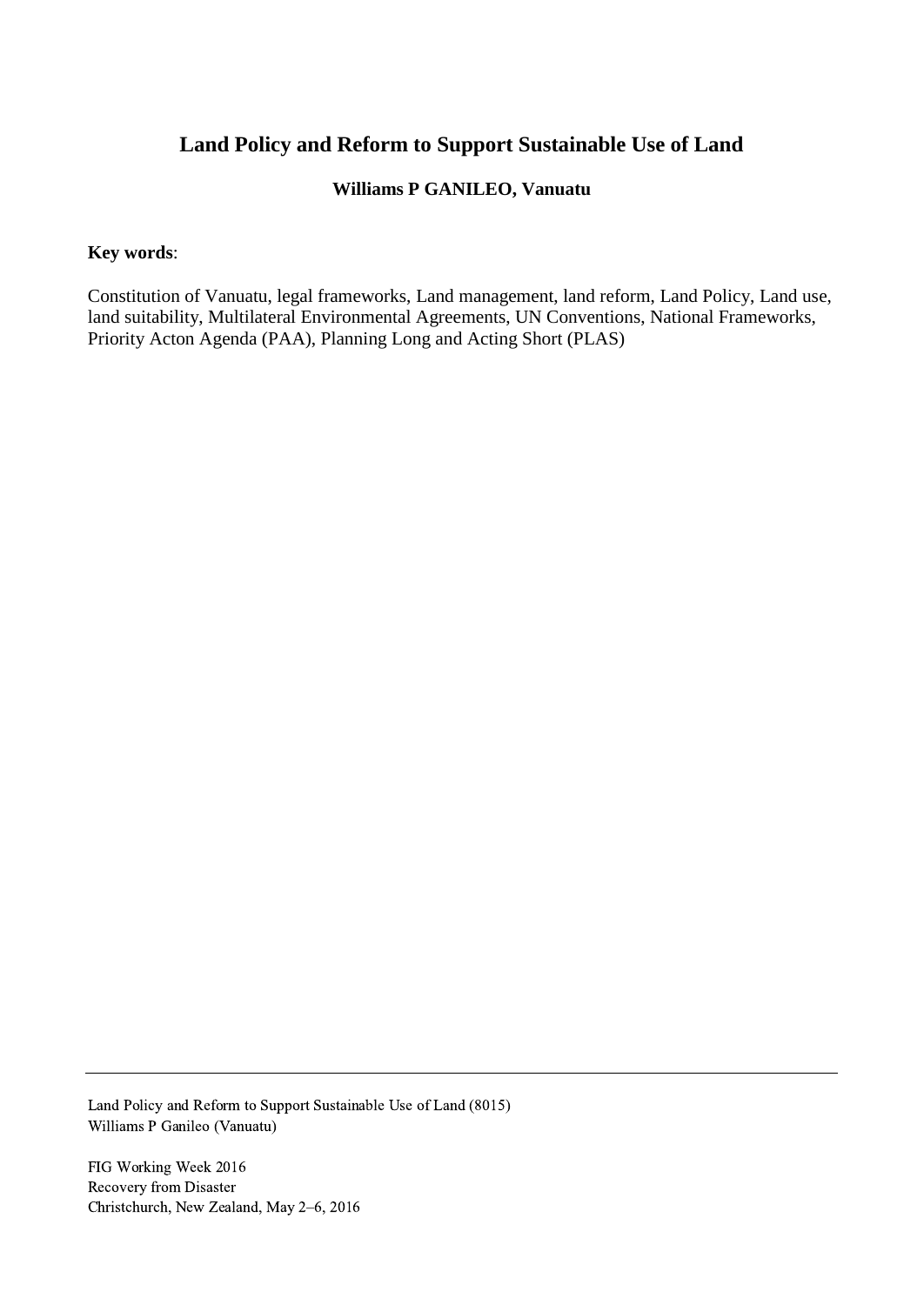# **Land Policy and Reform to Support Sustainable Use of Land**

Williams P GANILEO, Vanuatu

#### **1.0 INTRODUCTION**

For a nation to become economically independent, it needs a radical land reform that will assist to drive sound and effective land uses and policies to drive allocation and distribution of rural land for uses in turn to drive market flows, build industrial growth, boost jobs thus balancing the import syndrome in the country. After 35 years of independence, the national parliament of Vanuatu has enacted legislations to manage the process of leasing land for development, prepared national policies, guidelines and even signed Multilateral Environment Agreements (MEA) and UN conventions to assist manage land and its natural resources. These policies, legislations, MEA's and conventions is the door way to economic independence but there are still limitations to put these into action to prove our desire after all these agreements, policies, laws and MEA's have been gazetted to become the action agenda for the country.

These national policies have been agreed on as national plans for the government that corresponds to the national Priority Action Agenda (PAA) and the Planning Long and Action Short (PLAS) Plans which are the guiding national plans for the country. In all, these policies are specific oriented which should be implemented to allow the process to function. This means that these policies are designed for a purpose to achieve something that will enable the specific arm of the government to achieve the aims and objectives desired by that department. But most times, these policies are not harmonised with other sectors to ensure that there is a drive for economic sustenance but are driven to full fill the objectives of a particular section of the government alone. By creating sectoral institutions to oversee the linkages, it is a wish of the government that any policies designed should lead to parts of a land reform process that will suit the aspirations and in turn produce the outcomes that may well be positively in producing a market oriented atmosphere that could drive an economy that is effective. Slowly, this is happening to overcome the situation under the PLAS and PAA.

The paper explores the national plans (PAA and PLAS) along with the legal frameworks, MEA's and Conventions and tries to link them to the topic of this paper that is *Land Policy and Reform to Support Sustainable Use of Land.* We are trying to see if there is a need for change in policies to drive a land reform program. The program will need to link to the plan of action by the national government where this will change the current arrangments under he customary land management act to have access to land for farming throughout the country especially the prime agriculture lands without going through the lengthy processes. The aim of the paper really is to design a policy for a creating a sustainable land use policy that will drive land reform thus allowing a room for a series of land policies that will be linked to a national framework and allow land to be used whether on a custmary somewhere but will link the government plans to boost economic development in Vanuatu.

Land Policy and Reform to Support Sustainable Use of Land (8015) Williams P Ganileo (Vanuatu)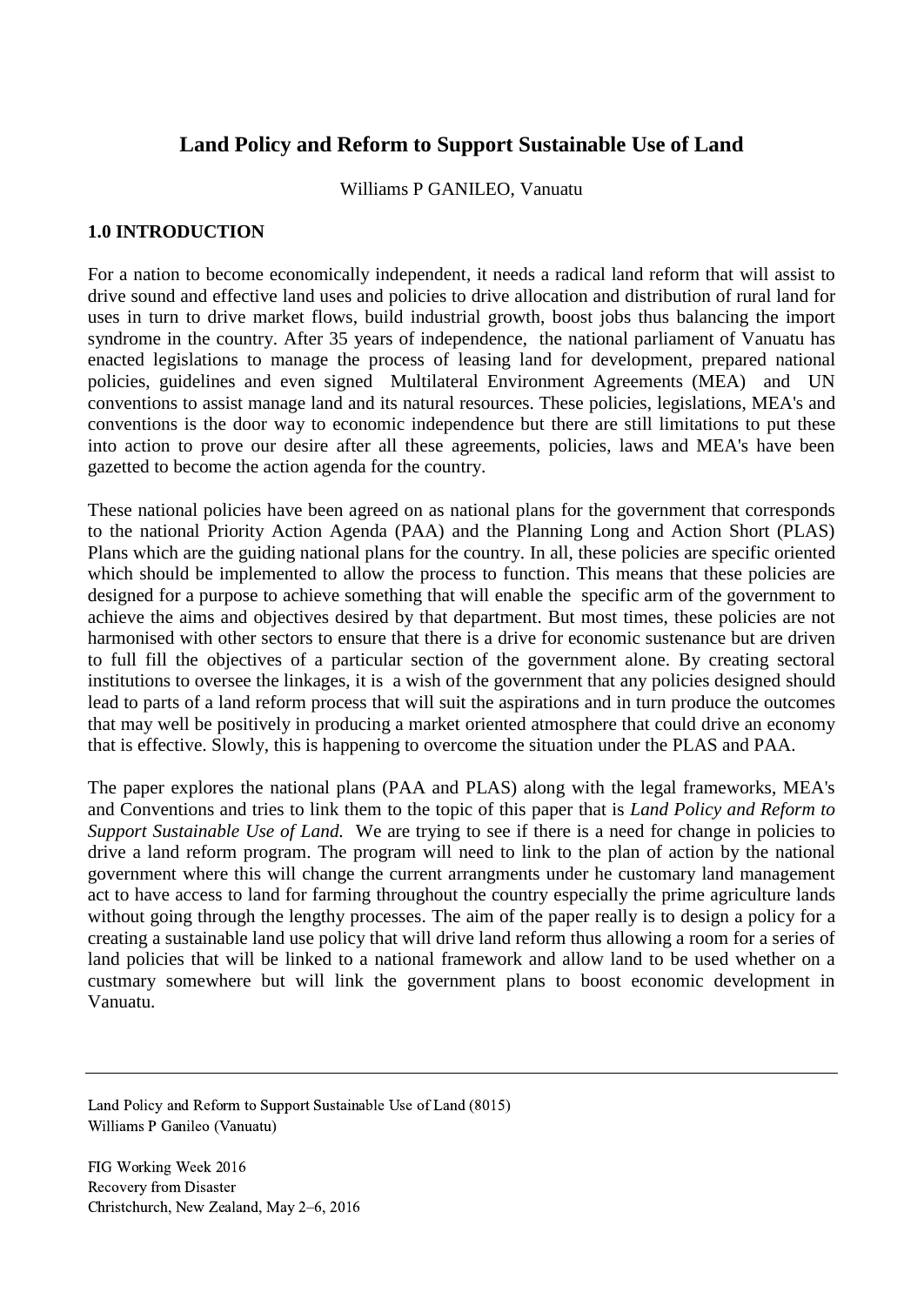There is a limitation for a National Land Strategy for land developments. For the specifics, there are no programs dedicated for the best prime agriculture lands in the country that could be dedicated for a special program dedicated specifically for practical farming to ensure that the policies and regulations we have developed do gear towards maximising the land use to generate the demands that could assist to balance the imports of processed goods into the country.

#### **2.0 THE CONSTITUTION**

Vanuatu become a country after it signed her constitution telling the world that on the day of independence<sup>1</sup>, she will no longer be dependent on any country to manage her affairs but will be a country to have a national government to manage her people and her resources. Beginning with the Pre-Amble and the articles, it describes what this nation is and what it will do.

Under Chapter 12, there are sections 73-80. In section 73, it says that "'all land in the Republic of Vanuatu belongs to the indigenous custom owners and their descendants<sup>"2</sup>. In section 74, 'it says that the basis of ownership relies on 'the rules of custom and use of land<sup>3</sup>. While section 75 states that 'only indigenous citizens of the Republic of Vanuatu who have acquired their land in accordance with a recognized system of land tenure shall have perpetual ownership of their land<sup>4</sup> is valid for all land in Vanuatu. It continues to say under section *76,* for 'Parliament, after consultation with the National Council of Chiefs, shall provide for the implementation of Articles 73, 74 and 75 in a national land law and may make different provision for different categories of land, one of which shall be urban land<sup>5</sup>. In section '77 its looks at how land compensation will be made by stating that 'Parliament shall prescribe such criteria for the assessment of compensation and the manner of its payment as it deems appropriate to persons whose interests are adversely affected by legislation under this Chapter<sup>'6</sup>. There is section 78 that discusses ways to resolve disputes, where (1) consequent on the provisions of this Chapter, there is a dispute concerning the ownership of alienated land, the Government shall hold such land until the dispute is resolved. and (2) that 'the Government shall arrange for the appropriate customary institutions or procedures to resolve disputes concerning the ownership of custom land'. Section 79 Land transaction which states that '(1) Notwithstanding Articles 73, 74 and 75 land transactions between an indigenous citizen and either a non-indigenous citizen or a non-citizen shall only be permitted with the consent of the Government.(2) The consent required under sub article (1) shall be given unless the transaction is prejudicial to the interests of  $-$  (a) the custom owner or owners of the land; (b) the indigenous citizen where he is not the custom owner; (c) the community in whose locality the land is situated; or (d) the Republic of Vanuatu<sup>17</sup>. In section 80. 'Government may own land; states that, 'Notwithstanding Articles 73 and 74 the Government may own land acquired by it in the public

- <sup>1</sup> July 30th 1980
- $2$  Ibid p.23
- $3$  Ibid p.23

-

- $4$  Ibid p.23
- $<sup>5</sup>$  ibid p.23</sup>
- $\frac{6}{7}$  ibid p 23 ibid p 23

Land Policy and Reform to Support Sustainable Use of Land (8015) Williams P Ganileo (Vanuatu)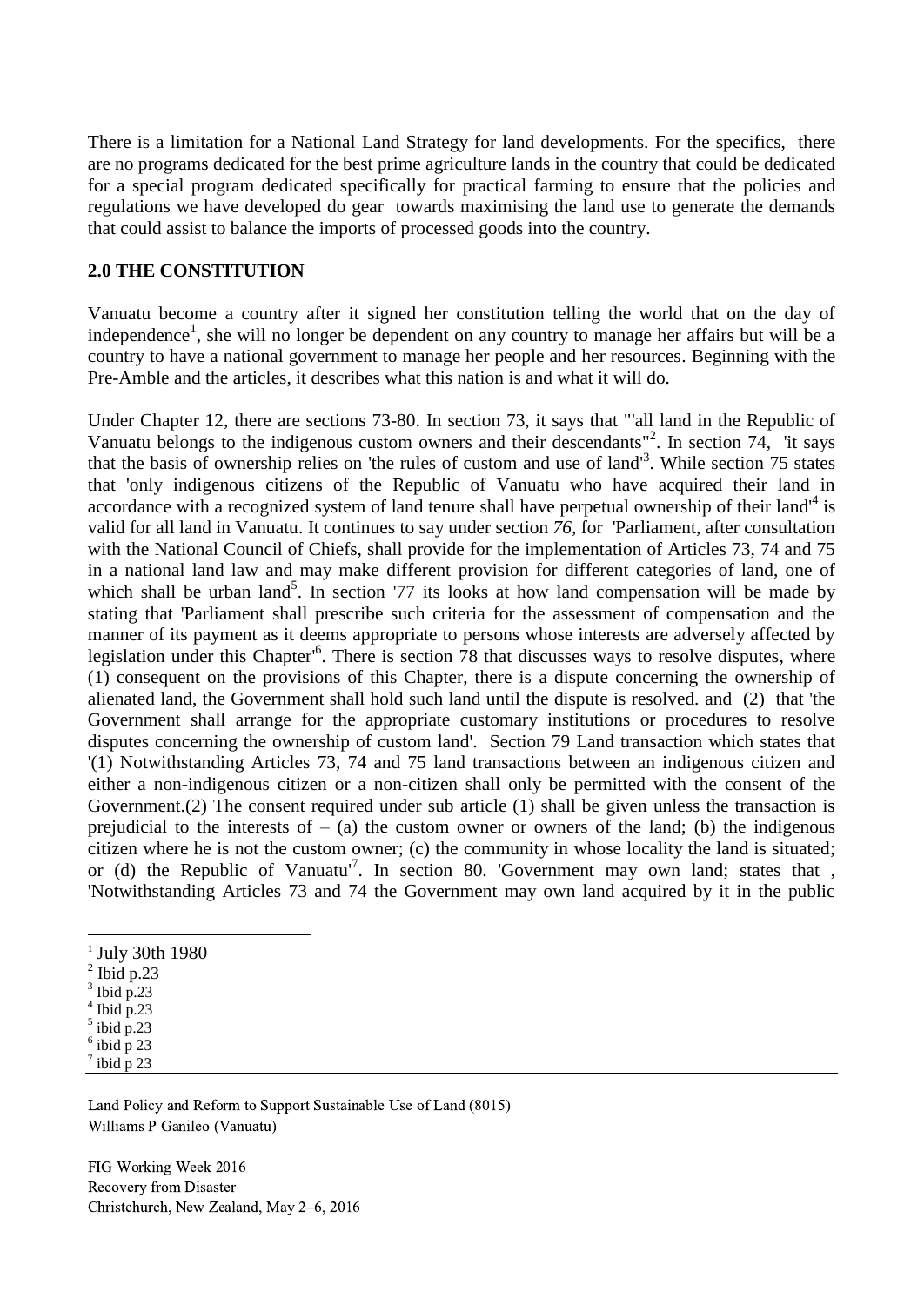interest<sup>8</sup>.

To enable the above section of the constitution for a land reform within the legal frameworks with policies for sustainable land use, there are currently different acts of parliament that have been passed by parliament to ensure land reform in Vanuatu is inevitable. Some things to note under the constitution for proper interpretation are, "custom owners" of land in Vanuatu are groups, not individuals. This means that for any decision for a use of a piece of land through application should all be agreed by the tribe and benefits shared for all members of the tribe. Secondly, the general maximum for lease periods in rural areas would be 30 years, and would only be 75 years for major development projects, and only if the investor was prepared to enter into a joint venture with the custom owners. This issue is one that has to be recognized by land owners where, the use of the land should be negotiated based on the type of project with an open mind of the inputs by the developer. Where a need to negotiate under the 12 months negotiation period is eminent, the land owner and the developer should agree on the terms of the negotiations on what need to be agreed on under the conditions of the lease. A project that will make profits after 20 years can be negotiated for a term of 40 years while others could be shorter depending on the business type.

It is also clear yet why a National Land Law has never been prepared that would determine the destiny of the Land Reform Regulation which was intended to be an "interim" measure, until such time as this was prepared as required by Article 76 of the Constitution

### **3.0 THE PRIORITY ACTION AGENDA (PAA) AND PLAS**

The Priority Action Agenda and the PLAS are two National Government documents. The PAA is a 10 years plan with broad objectives and indicators, While the PLAS is the document that is more achievable by the government executed during a term of the Government. The PLAS a more comprehensive plan that details the activities designed to be completed by years when a government is in power. If I may take some of the priorities under the PAA, I can list the most appropriate for this topic as follows. 1. Private Sector Development and Employment Creation, 2. Macroeconomic Stability and Equitable Growth, 4. Primary sector development, environment, climate change, and disaster risk management, 6. Education and human resource development and 7. Economic Infrastructure and Support Services<sup>9</sup>

From this broad goals, strategies have been developed to ensure that there are achievable outcomes at the end. An example from the PAA is a policy activity for the primary sector. The strategy is "Increased production and productivity in the primary sector to sustainably increase incomes and livelihoods'. The indicators are - Production of copra; Production of cocoa; - Production of coffee; - Agricultural incomes (HIES every 5 years); - % share of Agriculture in GDP

A Strategy states to "Identify and protect prime agricultural land for agriculture. It list the indicators as "Number of hectares zoned under "Agriculture Land"; - Number of leases (and lease area) under

 $\frac{1}{8}$ ibid p 23

Land Policy and Reform to Support Sustainable Use of Land (8015) Williams P Ganileo (Vanuatu)

<sup>9</sup> Government of the Republic of Vanuatu Priorities & Action Agenda. Vanuatu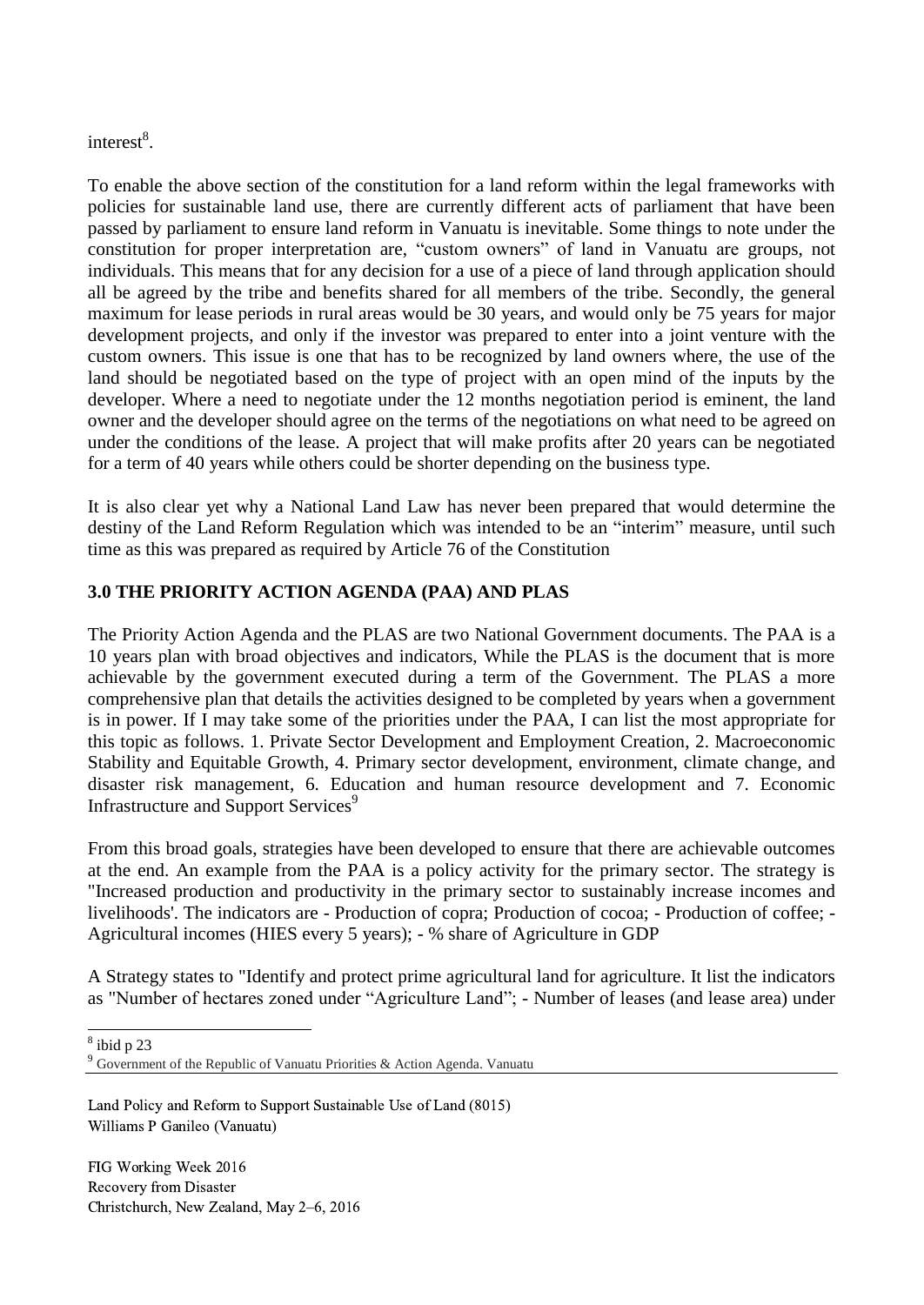agriculture". Another strategy entitles "Develop an overarching Primary sector strategy to guide policy development and implementation"<sup>10</sup>

By aligning the activities to ensure that we are in meeting our goals and objectives, the Vanuatu Government has recently commenced a major land reform initiative (Mama Graon project) aimed at improving decision making on land issues. The Vanuatu Land Program aimed to improving land management procedures and practices, and minimizing the potential for conflict over land. This follows activities that have strengthened the administration and operational systems in the Department of Lands with the e-Land Registry and a creation of a Title Information System. With the process of ensuring that the systems are on a straight path, the government has moved the office of the Land Tribunal to the Ministry of Justice and Community Services. With the introduction of these reforms and initiatives its has improved investor confidence in the security of land leases $11$ . There are still some gray areas that needs to be improved on.

### **4.0 THE PLAS**

The PLAS is a working document of a term of a government. Under this plan, a 100 action plan is carried out based on the approved plans by the current government. This is the 11th legislature of the government. Under the 10th legislature, the following are the agreed plans that were agreed for the execution of the government plans. While this paper was written, the 11th legislature was sworn in on the 11th of February 2016. This makes it impossible to present the activities which will be carried out by the government during this 11th legislature.

### **5.0 THE UN CONVENTIONS**

Vanuatu signed had some UN conventions to become party to them. This means that Vanuatu has voting powers on issues that will affect the resources within the country and other issues of security, maritime and more together with other foreign countries.

On the issue of land, one such convention is the United Nations Convention to combat Land Degradation (UNCCD). Though Vanuatu lies in the tropics, there are areas that pressure has been very high to the extent that land has continued to loss its fertility. Pressures on the land is a direct attribute to heavy land use. The direct causes are shifting cultivation where the periods of fallow has fallen short due to high population growth. Areas of garden lands are becoming shorter this putting pressure on land uses.

Other issues of degradation are unsustainable logging practices, the conversion of prime forest lands for cattle farms and unsustainable use that are in conflict to land policy are the direct attribute to land degradation. The convention allows for Vanuatu to ensure that land is not degraded but could be rehabilitated to ensure that it could be used for farming. Techniques to ensure that land is not degraded could be using the traditional weather systems and creation of micro climates to ensure

 $11$  ibid p.  $5$ 

Land Policy and Reform to Support Sustainable Use of Land (8015) Williams P Ganileo (Vanuatu)

 $\frac{1}{10}$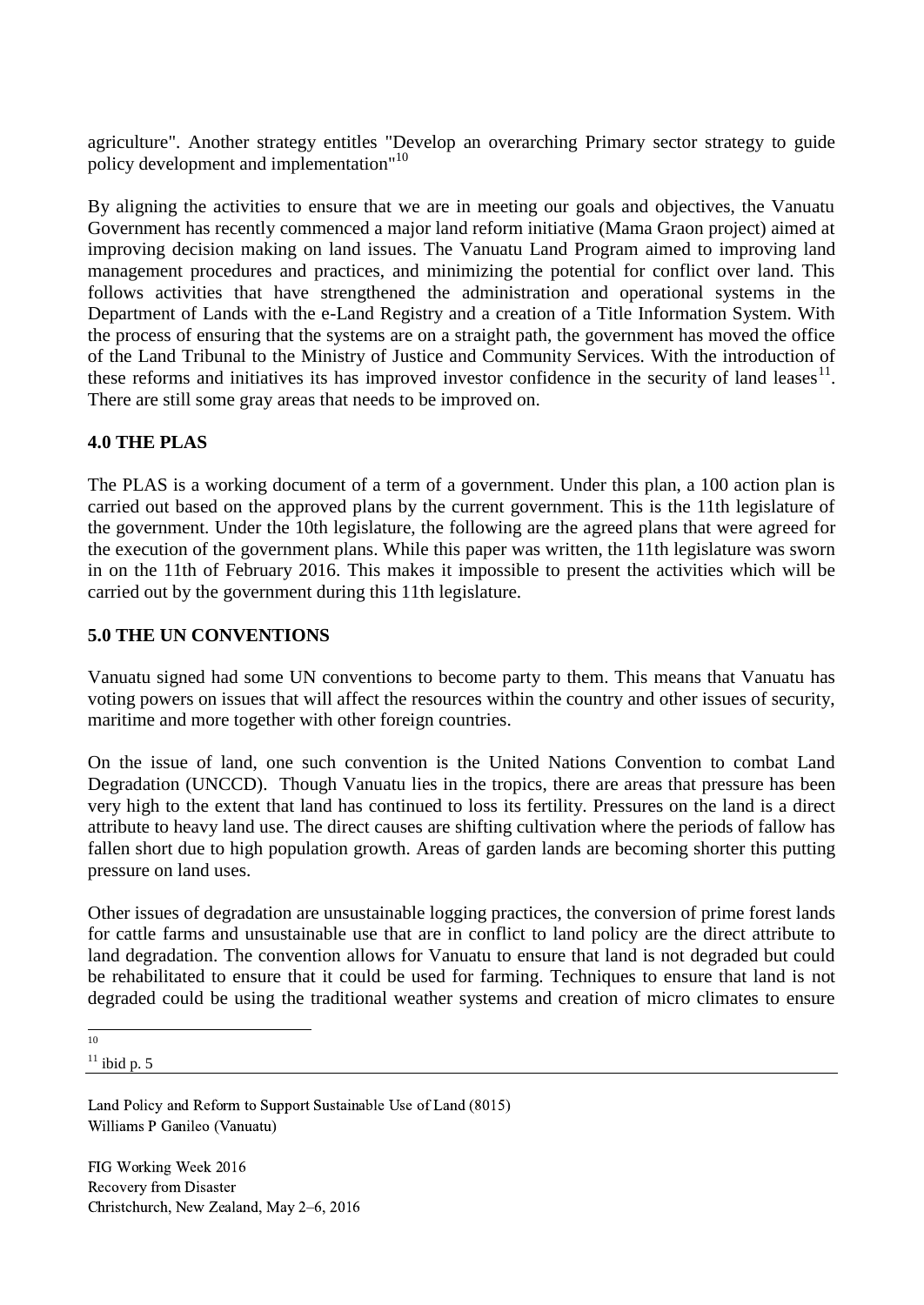that we don't not continue to loss soil fertility. The development of intercropping could assist much to ensure that land is suitable for farming for years to come.

The millenium development goals (MDGs) ahve identified the following priorities as development goals to achieve the target by 2020. These areas which are directly linked to land reform could be listed as "eradicate extreme poverty and hunger", "achieve universal primary education", promote gender equality and empower women', "ensure environmental sustainability", and develop a global partnership for development". For a land reform process, these are the key target areas for deliberations.

### **6.0 THE MEA**

Vanuatu also signed a few MEA. The MEA she has signed are UNCBD, CITIES, Kyoto Protocol, Montreal Protocol, Nagoya Protocol, Stockholm Convention, UNFCCC and the Vienna conventions. As party to this MEA's, we are therefore obliged to access funding from these MEA to do scientific studies to assist the government to report the status of the matter to the UN on how well we are.

### **7.0 NATIONAL FRAMEWORKS**

The Vanuatu Governmen has develped several frameworks to assist the PAA and the PLAS. One of these is the Land Sector Framework. The Land Sector Framework (LSF), which incorporates the outcomes of the 2006 National Land Summit, was reviewed by National Land Steering Committee in March 2009 and was subsequently approved by the Council of Ministers on 28 August 2009. The Land Sector Framework identifies several important issues that are very useful for land reform in Vanuatu. These are impact of economic development pressures on customary land, importance and significance of multi-stakeholder processes in the governance of land, under-utilisation of Vanuatu's cultivable land for productive use, looming effects of urbanisation and informal settlements in the major urban cents of Vanuatu, role of the land sector as an important part of the framework for environmental and natural resource management. planning and development of the land asset; including the management of government and public lands, the management of common property resources, individual and community-based land use planning and urban planning and development.

Taking the policy principles referred to in the Land Sector Framework, considerations for the policy for land reform could take ino account the following. These will include sustainable development, rural areas potential for development, urban areas including provincial centres, foreshore and coastal development, Institutional arrangements & capacity building

Rural areas are the largest areas of land in Vanuatu but also represent the least developed parts of the country. A long standing principle in national land use planning has been to make the best use of cultivable land and this national land use planning policy intends that this principle will continue.

Land Policy and Reform to Support Sustainable Use of Land (8015) Williams P Ganileo (Vanuatu)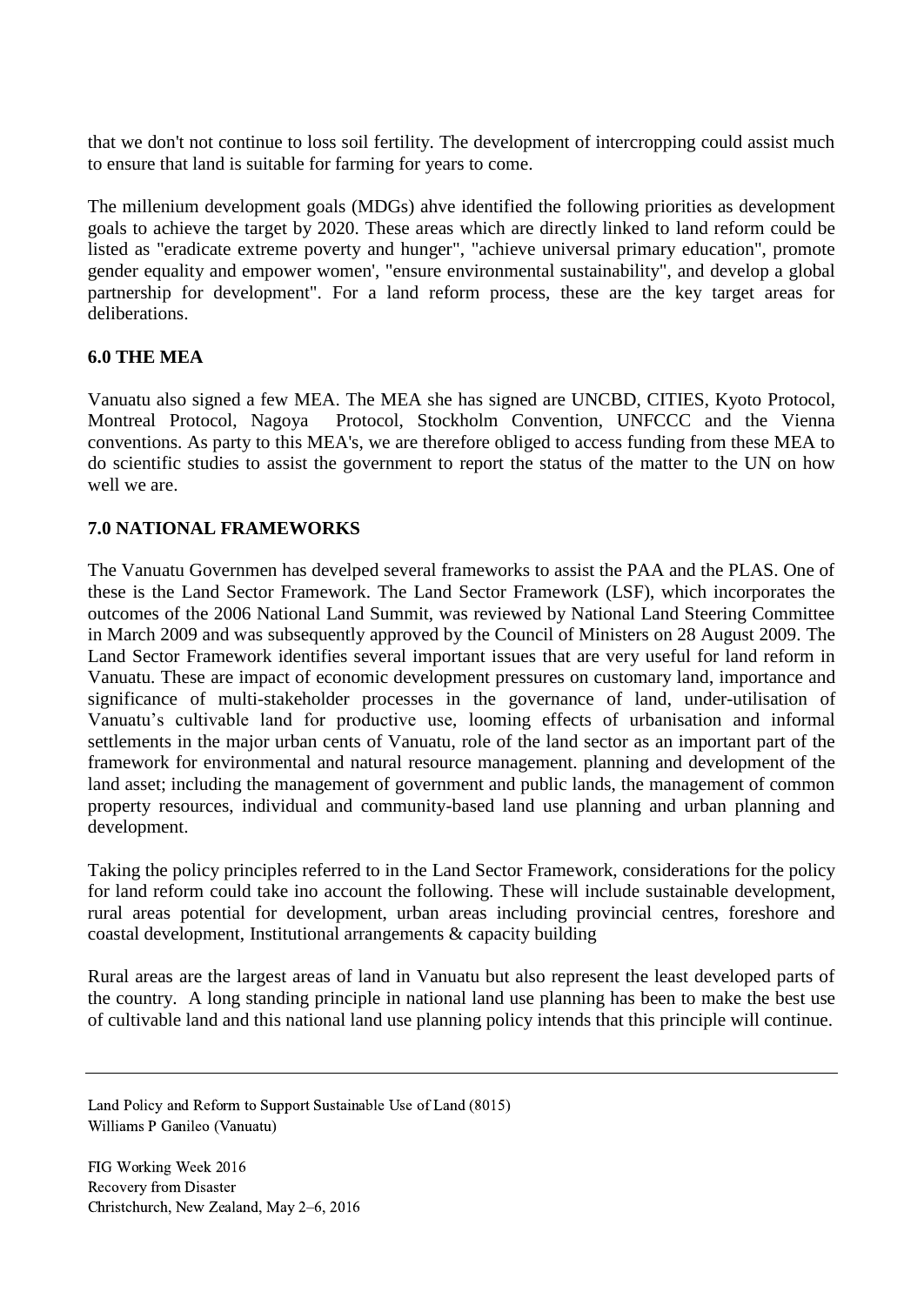#### **8.0 THE LAND LEASE PROCESS**

Vanuatu has developed its land laws, policies and regulations as a process of land reform under the legal framework to govern and manage the process of how to do things on the land. In 1980, the constitution restored perpetual land rights to "indigenous custom owners and their descendants". Implementing this principle after decades of land alienation often proved to be difficult and contested. Government infrastructure, tourism, business, agriculture, industry, urbanization, and the desire to use land to secure financial loans are some of the driving forces behind the creation of leases<sup>12</sup>. There are in house processes to ensure that applications follow the right paths to the end where land is granted to a developer, the type of development has to meet certain requirements as to whether or not there has to be some impact studies done to ensure that there are no breaches under certain laws and also the conventions we have signed.

According to the Land Reform Act CAP 123, Part 4, section 6 (1) states that "no alienator or other person may enter into negotiations with any custom owners concerning land unless he applies to the Minister and receives a certificate from the Minister that he is a registered negotiator"<sup>13</sup>. That brings us to the process of acquiring a rural lease for development.

The lease creation process for rural land begins with an Application for Negotiator Certificate. This application is registered in the Planning Unit of DoL and then submitted to the Land Management and Planning Committee (LMPC) for consideration. The LMPC is comprised of the Physical Planning Unit, provincial government, Environment Unit, land tribunal office, and DoL. If the application is approved, a Negotiator Certificate (valid for 12 months) is issued and lease negotiations can proceed. Signed by the Minister of Lands, the Negotiator Certificate names the registered negotiator (potential lessee), and identifies the general area of land of interest, the type of land (for example, pre independence title number or custom land), the approximate number of hectares (exact area subject to a later survey), the classification of lease requested, and custom landholders (named if already identified or yet to be identified) $14$ .

When the custom landholders have not been identified on the Negotiator Certificate, a Custom Ownership Identification Form (COIF) is either provided to the negotiator or sent to a relevant chief in the nominated area via the area secretary (both options have been identified by DoL). A Public Notice is dispatched to the area by the secretary of the LMPC to notify people of the lease interest and ask the chiefs of the village council to hold a meeting to identify the correct custom holders of the land (sketch map provided)<sup>15</sup>. For those lands where land owners have been identified, a green certificate is provided where the developer can negotiate directly with the tribe whose land the interest is desired. For point one above, minutes of the meeting are requested. The notice

14 Towards More Equitable Land Governance in Vanuatu: Ensuring Fair Land Dealings for Customary Groups, Milena Stefanova, Raewyn Porter, and Rod Nixon. May 2012  $15$  ibid p. 9

FIG Working Week 2016 Recovery from Disaster Christchurch, New Zealand, May 2–6, 2016

1

<sup>12</sup> Vanuatu National Leasing Profile: A Preliminary Analysis *By Sue Scott, Milena Stefanova, Anna Naupa, and Karaeviti Vurobaravu, Eds Justice for the Poor for the Promoting equity and managing* conflict

<sup>&</sup>lt;sup>13</sup> Laws of the Republic of Vanuatu. Land Reform Act, CAP 123

Land Policy and Reform to Support Sustainable Use of Land (8015) Williams P Ganileo (Vanuatu)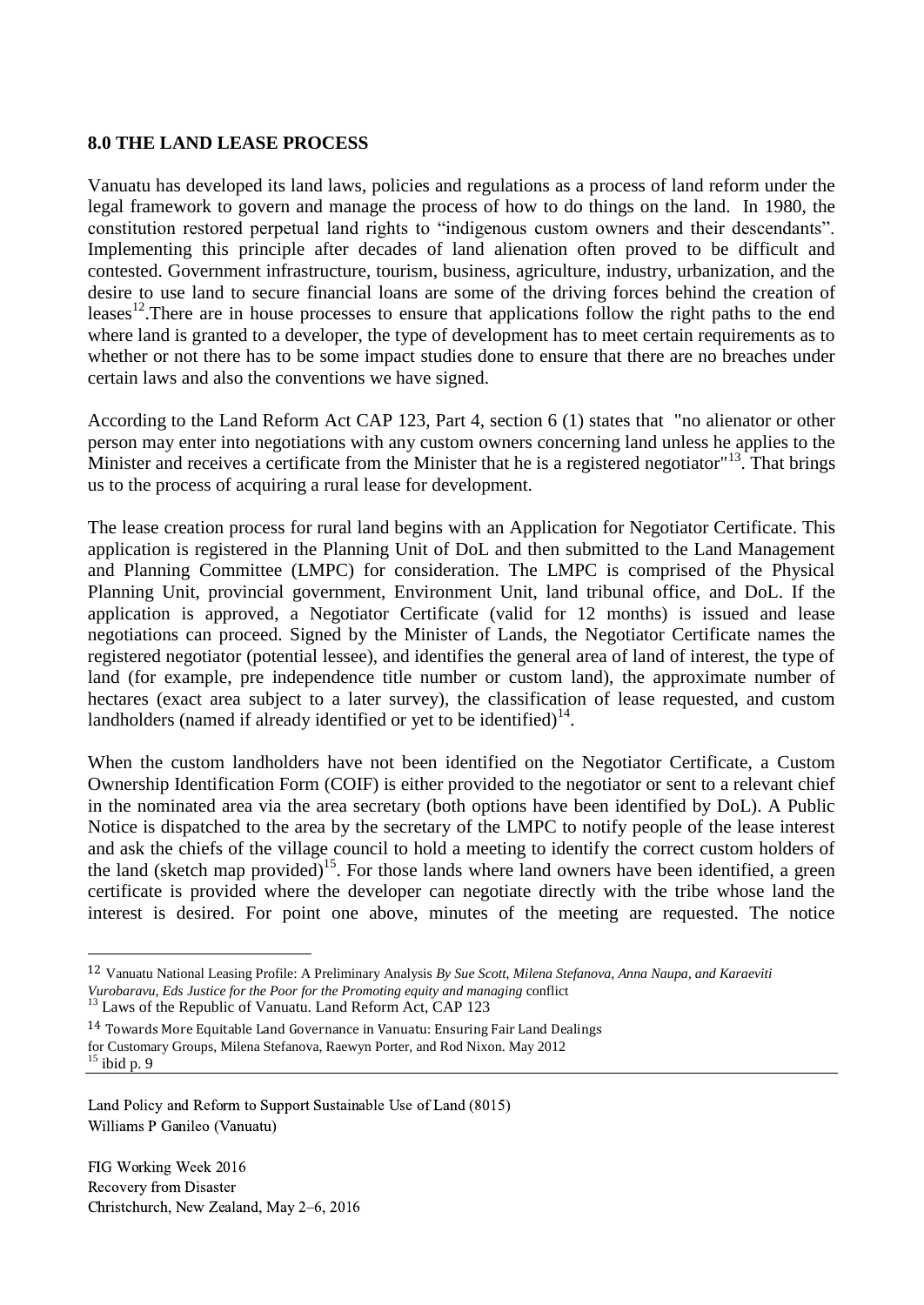recommends that any disputes should be referred to the village land tribunal or joint village land tribunal. The COIF should then be filled out and signed by the chiefs of the area, after which the COIF and minutes of the meeting should be placed on file at the DoL.

Lease negotiations then proceed, the land is surveyed and submitted to DoL for approval, the negotiator pays fees, the lease is prepared and signed by the lessor and lessee, the lessee pays the land premium and advanced annual rent, and the lease is submitted to the Registration Unit for a series of approvals and the minister's consideration. When the lease is approved, stamp duty and registration fees are paid by the lessee and the lease is registered<sup>16</sup>.

The obtainment of a lease means a taking away of the rights of the land owner of his rights to the land to be used by someone else according the terms negotiated. The value of the term is calculated as a value based on the lease type desired. Regenvanu who thought according to the current practices may have not been the best stated that, 'premium payments were being approved that were a fraction of the known value of the leased land. Many leases contained illegal lease conditions and there was effectively no enforcement of lease conditions anyway.

For a binding lease proper, in the old system before the introduction of the *new system<sup>17</sup>* in place now, statutory requirements for physical planning, foreshore development, and preliminary environmental impact assessments were being routinely ignored<sup>18</sup>. It may have been that the process came in while some of the legal requirements was yet to be put in place

#### **9.0 THE LAND POLICY**

The development of new policies for tracking the development types under the laws and policies that links the process of acquiring land for development types has enable the Ministry of lands to start to plan for a better development plan where there has to be access to land for developments that may not pose threat to the livelihoods of the people. As the idea of land reform becomes more as an issue in change in laws, regulations to support customary systems, and how the government under its laws can use the police to direct development as a drive for land reform, a land policy will become the main drive to move forward.

The land policy of an island includes four in all. These are the prime agriculture land, other agriculture land, non agriculture land and marginal land. These four land policies types should be one where land use allocation should be based on under the land reform program where this will not create issues as stated under the convention above. There should be land use laws that should protect the specific use over a policy.

1

 $16$  ibid p.11

<sup>&</sup>lt;sup>17</sup> a system called document tracking system registers new application as soon a negotiators certificate has been signed by the Minister of Lands

<sup>18</sup> Ragenvanu, R. Issues with Land reform in Vanuatu, *Journal of South Pacific Law* (2008) 12(1) 63

Land Policy and Reform to Support Sustainable Use of Land (8015) Williams P Ganileo (Vanuatu)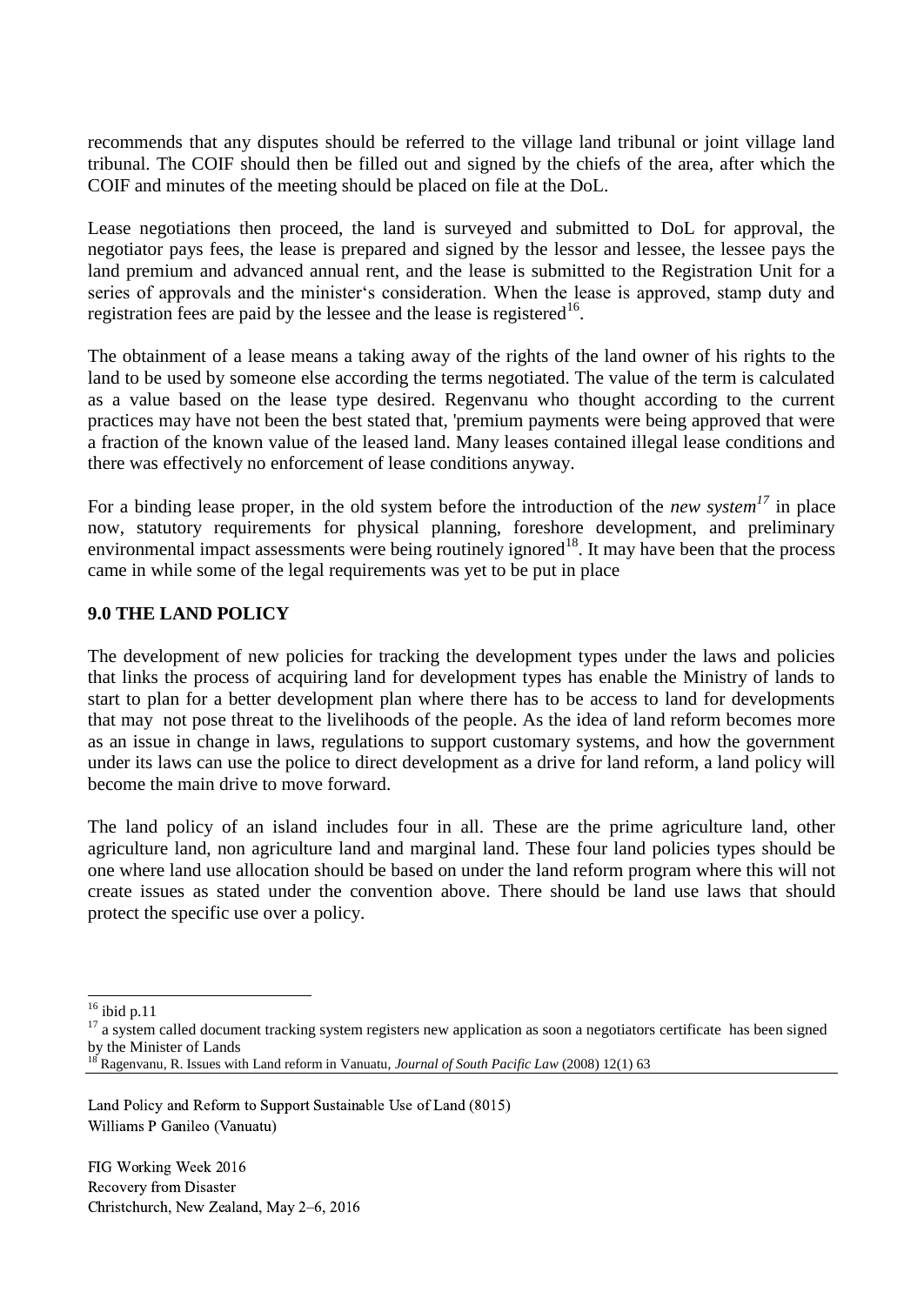A good example in this would be, for the development of planting roots crops (use type), the best land that should be allocated for this new development is the Prime Agriculture land. Since the land policy type is prime agriculture land, the use corresponds to the policy. Any future land use type should correspond to the land policy.

### **10.0 LAND USE AND POLICY**

The majority of leases throughout the country do not confirm to the land policy of the area where the land use type is desired. A study by the World Bank found that a total number of lease for residential (79 percent), confirms although the land area of these leases is only 4 percent of the total area under lease. The majority of residential leases are on the main islands of Efate and Santo. A further 11 percent are for commercial/tourism purposes, comprising 9 percent of land area under lease. Agricultural leases, while making up only 6 percent of the total number, account for 82 percent of the area under lease. The remaining 4 percent are industrial or special leases, consisting of 1 percent of the leased land area. The latter include schools, health centres, wharves, stadiums, and other public and private infrastructure<sup>19</sup>.

The maximum time for which a lease can be granted is 75 years but as discussed above, this would have dependent on the types of developments stated under the Land Reform Act.12. Of the total number of 10,277 leases for which there is data, approximately 98 percent are for 50 years or more: 52 percent are for a term of 50 years and 46 percent for the maximum 75-year term. This figure is even higher for subdivision plots, of which 71 percent are for 75 years which is contrarily a poor execution of the land lease act. The remaining 2 percent are for between 5 and 49 years<sup>20</sup>.

The practice in which investors lease large tracts of primary agricultural land and subsequently subdivide and sell it for residential purposes has been identified as an issue of concern by custom landholders. Out of the 13,813 active leases in Vanuatu, 5,420 are subdivisions, the majority of which are over peri-urban and rural land on the main island of  $E$ fate $^{21}$ .

The pilot study on Epi and Tanna found that there is a critical need to improve the lease formation and lease administration processes to ensure that customary landholding groups enjoy more equitable engagement in formal land dealings. The current lease formation and administration procedures essentially promote negotiations between small numbers of men (acting as custom ―owners‖) and investors making deals over land in which larger custom landholding groups (which include women) have legitimate interests. Little support or information is available to custom landholders to guide decisions on whether to lease or pursue alternative development paths, and when they do consider a formal dealing, there is little or no support for negotiating terms and conditions. Where advice is available, it often comes informally from brokers, government officials, or other parties with an interest in the deal. All of these deal-making processes are often highly

-

<sup>19</sup> Towards More Equitable Land Governance in Vanuatu: Ensuring Fair Land Dealings

for Customary Groups, Milena Stefanova, Raewyn Porter, and Rod Nixon. May 2012

 $20$  ibid p.5  $^{21}$  ibid p.6

Land Policy and Reform to Support Sustainable Use of Land (8015) Williams P Ganileo (Vanuatu)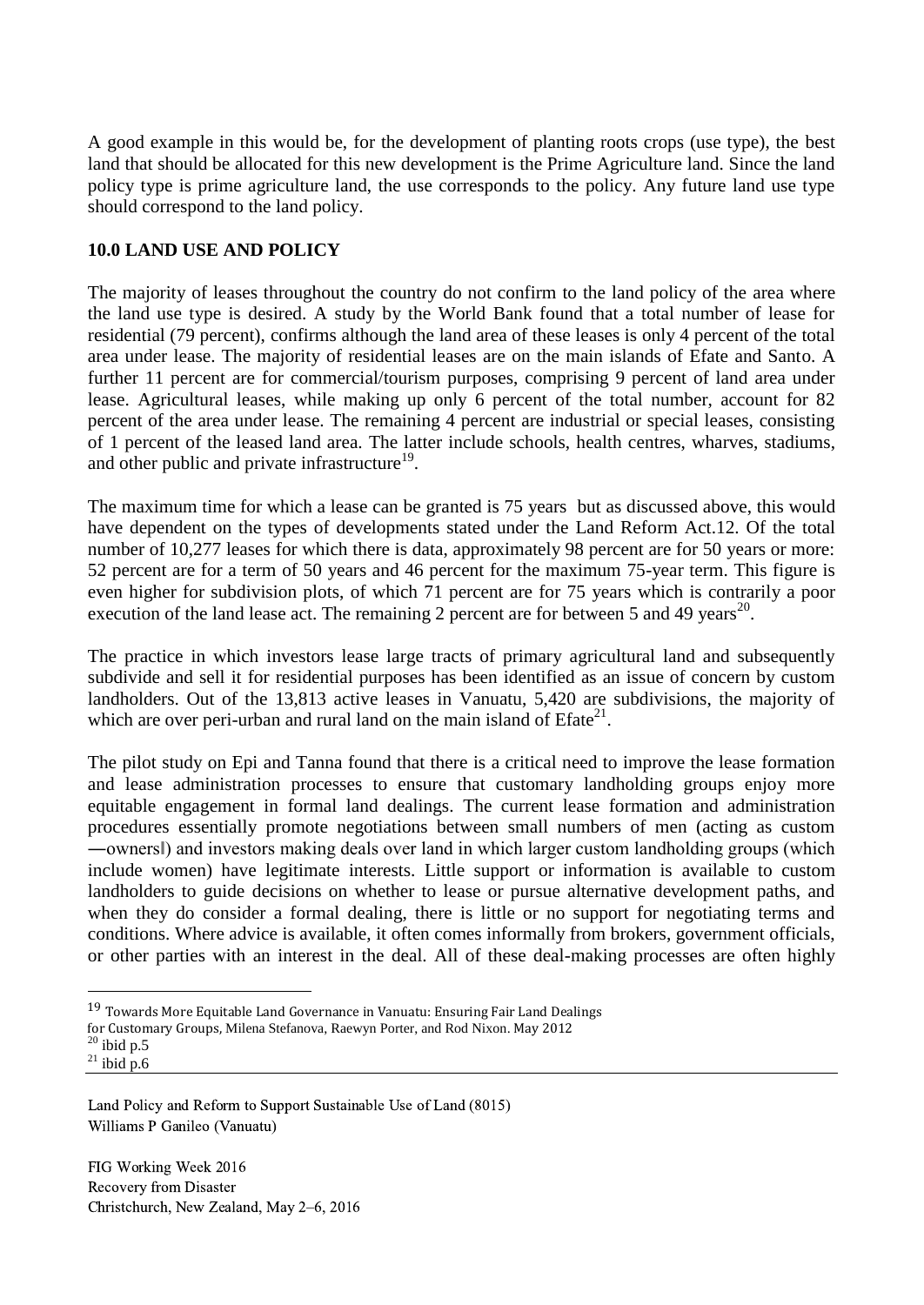opaque and the resulting agreements, though providing some short-term cash flows to the identified ―owners,‖ have a poor track record on matching anticipated benefits for broader landholding groups, through either job creation or the distribution of cash.

Moreover, the potential for individuals to obtain what are perceived to be substantial amounts of money from lease premium payments is fueling disputes over land and increasing social discord. While ongoing reform of land dispute-resolution mechanisms is essential to the timely resolution of existing disputes, it is also critical that future conflict be contained through the improvement of lease formation and lease administration processes. Further attention needs to be given to empowering members of landholding groups (including women) to make informed decisions about leasing land and to negotiate on more equitable terms<sup>22</sup>.

In terms of sustainable development, rural areas represent an opportunity to conserve our unique wildlife, trees and plants through the development of conservation management areas as well as providing sources of food and fuel. Rural areas are also where forest plantations and agroforestry occur. Another important benefit or rural areas is the location of rural water catchments which require to be protected. Therefore it is very important that our rural areas develop both for the benefit of rural communities and also the country as a whole. At the same time we must achieve this without destroying the richness of our natural resources.

The development of rural areas without any national land use or development guidelines is a significant problem across Vanuatu and is felt particularly strongly in some places that have been popular with investors (for example Sanma and Shefa provinces). The absence of development guidelines or an understanding of land use planning (as well as land ownership and lease issues) in rural areas is an ongoing challenge to sustainable land management.

Stakeholder consultation demonstrates there is a strong demand from stakeholders that development planning and in particular land use planning is a local issue that needs to be dealt with and assessed at a local level in line with *kastom* and with the support of provincial government. Although the Physical Planning Act already provides for provincial decision making, stakeholders do not see this as the reality.

The following are some key elements for implementation a good land use policy in rural areas:

- Provide detailed maps of the best quality agricultural land to all land use planning authorities including provincial councils.
- Develop national guidelines for general rural areas including each category of lease.
- Develop national guidelines for *kastom* land with opportunities to adapt for different *kastom* in different islands.
- Ensure national guidelines include advice on how to avoid or reduce risk from natural disaster and the effects of climate change.

Land Policy and Reform to Support Sustainable Use of Land (8015) Williams P Ganileo (Vanuatu)

<sup>1</sup>  $^{22}$  ibid p.8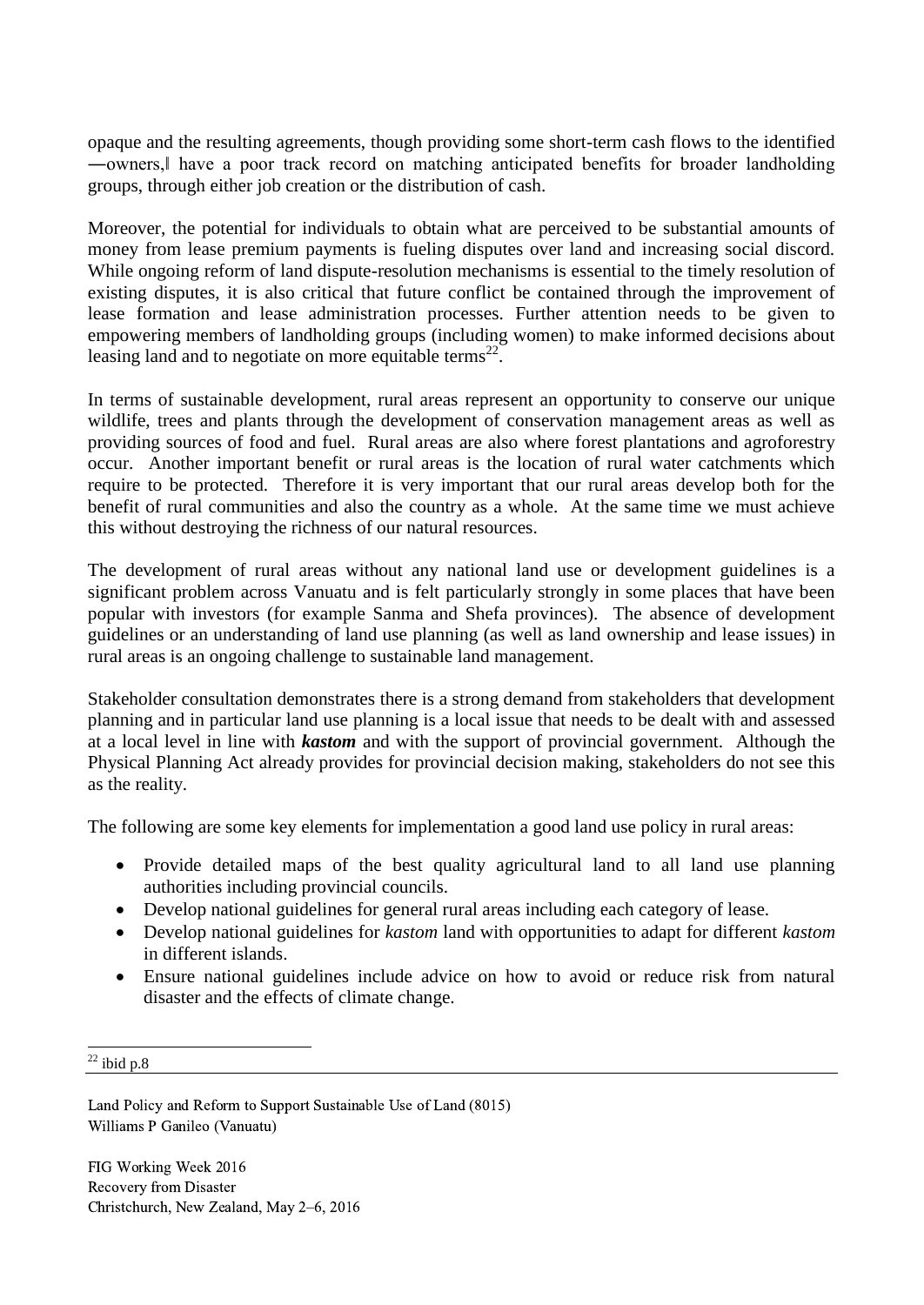- As part of any changes to land leases, ensure that customary occupation and tenure is preserved.
- Provide for provincially based land use planning based on provincial development priorities agreed at local level. This includes proposals for infrastructure and other development projects.
- Clear decision making by local government on local land use planning and policy (risk, areas for growth etc.).
- Develop provisions for land conservation for conservation and environmental sustainability within provincial development plans
- Use or link other policy and development planning initiatives with land use planning (decentralisation, REDI, tourism etc)

It was stated in a report on Vanuatu: Review of National Land legislations, policy and land administration that, the years since independence as being 'marked not by land policy development, but by land policy decline'.<sup>23</sup>

### **11.0 LAND REFORM**

Land reform involves the changing of laws, regulations or customs regarding land ownership. It may also consist of government initiatives on redistribution of land as stated in article 80 "Redistribution of lands" for the disadvantaged population who have been affected by natural disasters<sup>24</sup>. It may also mean the transfer of land from individual ownership to government for public enterprises where all the people could benefit from  $25$ . It could also be coming from the government to the individual persons (the case of government house sale to private individuals<sup>26</sup>. For some, it is the modification or replacement of existing institutional arrangements governing possession and use of land. Thus, while land reform may be radical in nature, such as through largescale transfers of land from one group to another, it can also be less dramatic, such as regulatory reforms aimed at improving land administration<sup>27</sup> through the use of technology that could assist speed the current situation.

The objective of Vanuatu's Independence was to take back all its customary lands from major French and British land cooperation's and foreign individuals under the condominium administration and end imperialism and foreign exploitation<sup>28</sup>. At the time of our struggle, there were major land holding company's who owned large tracks of land on Efate and Santo and other islands. By using foreign rules, these companies could register their lands. Large commercial companies like Burns Philip, CFNH, and others owned thousands of hectares of land. Few elite

-

<sup>27</sup> The introduction of TIS under the Vanuatu Land program and soon the SOLA system under FAO assistance

Land Policy and Reform to Support Sustainable Use of Land (8015) Williams P Ganileo (Vanuatu)

<sup>&</sup>lt;sup>23</sup> Chris Lunnay, Jim Fingleton, Michael Mangawai, Edward Nalyal, Joel Simo, 'Vanuatu: Review of national land legislation, policy and land administration' (March 2007)

<sup>&</sup>lt;sup>24</sup> The people of Maat Village of Ambrym who have been repatriated to Mele Maat Village on Efate by the

Condominium government

 $25$  The case of metensel estates on Malakula for the Production of organic cocoa

<sup>&</sup>lt;sup>26</sup> This was a sale done by the Korman Government of all state properties to private individuals.

<sup>28</sup> http://www.britannica.com/topic/land-reform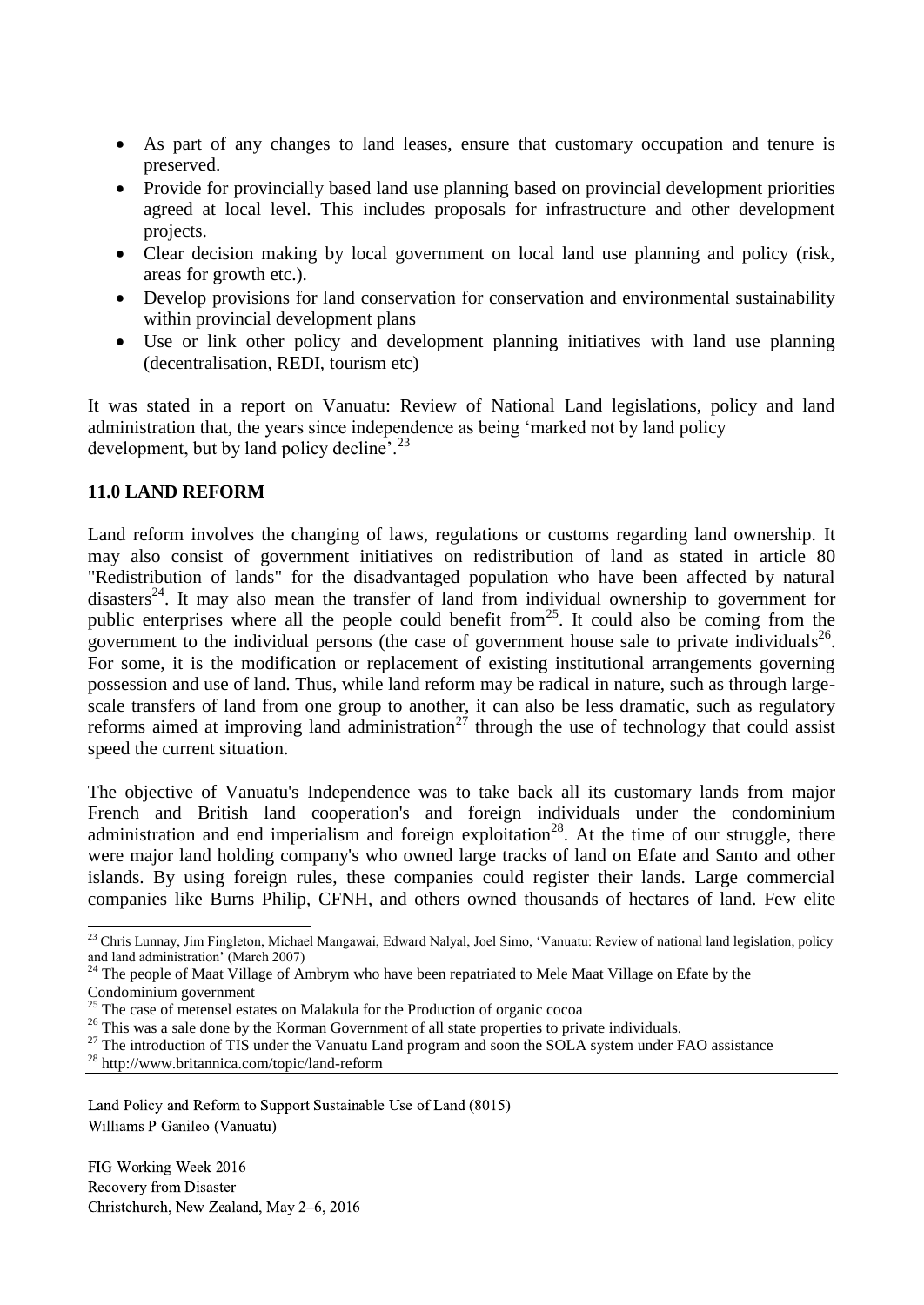individuals during the 1970's felt it was necessary to give the custom owners back their land and make them become workers on their own lands an develop these alienated land for the growth of the Republic. But in order to do this, political propaganda at a much high level was to be made to allow Vanuatu to gain her independence from colonial rule. And if this happens, this will also mean all these land will be given back to the original land owners.

Like many colonized states, Vanuatu introduced the western concept of land titles during the 1906 when the establishment of the condominium government started between the French and the British nations. French nations registered their land titles in New Caledonia while the British in Fiji<sup>29</sup>. The emphasis was on individual ownership, formalized through documents referred as land titles. Most of these titles remain in the national archives of Vanuatu which dates back to early 1700.

In the early 1970's, the emergence of political groupings to seek independence from the colonial masters targeted the returning of large tracks of undeveloped land by the foreigners to be returned to the local people. It was noticed that there were re-emergence of rich property developers in the two urban areas of Port Vila and Santo and other areas like Tanna, Malakula, South Pentecost where both French and British nationals lease their lands to the condominium government.

In 1980, Vanuatu gained her independence from the colonial masters. The basis of self rule was founded on two major agendas, the land reform and citizenship. It was felt that after returning back self rule to us, the country will be prepared for reforming land policies yo better serve to change relationships within and between communities, as well as between communities and the state<sup>30</sup>. Once land is given back to the people, there will be quest for economic development and industrialization. The land reform will attempt to make the rural sector more responsive to the needs of the industrial sector for labor, food, industrial raw materials, capital, and foreign currency. These functions are often expected to be performed simultaneously<sup>31</sup> as the nation starts to engage itself as a country to conduct the affairs of this country.

There were some great needs that the country needed to develop and sustain itself and compete with other regional and internation agencies, In order to do that, the governent drew its plans to see how to reach a high economic level. One of the things it ws able to do was to draw its legislations that would enable the [title](http://www.britannica.com/topic/title-property-law) to land and the terms of holding reflect a transition from tradition-bound to formal and contractual systems of landholdings $^{32}$ .

This involved [property](http://www.britannica.com/topic/property-legal-concept) surveys, recording of titles, and provisions to free the landholder from restrictions or obligations imposed by tradition. Property surveys are conducted wherever land is held by a tribe or clan or where reallocation of cultivable land routinely follows tradition. The process is discussed under the lease process section of the paper above.

1

<sup>29</sup> Van Threase H. The

<sup>30</sup> https://en.wikipedia.org/wiki/Land\_reform

<sup>&</sup>lt;sup>31</sup> http://www.britannica.com/topic/land-reform

<sup>32</sup> http://www.britannica.com/topic/property-law.

Land Policy and Reform to Support Sustainable Use of Land (8015) Williams P Ganileo (Vanuatu)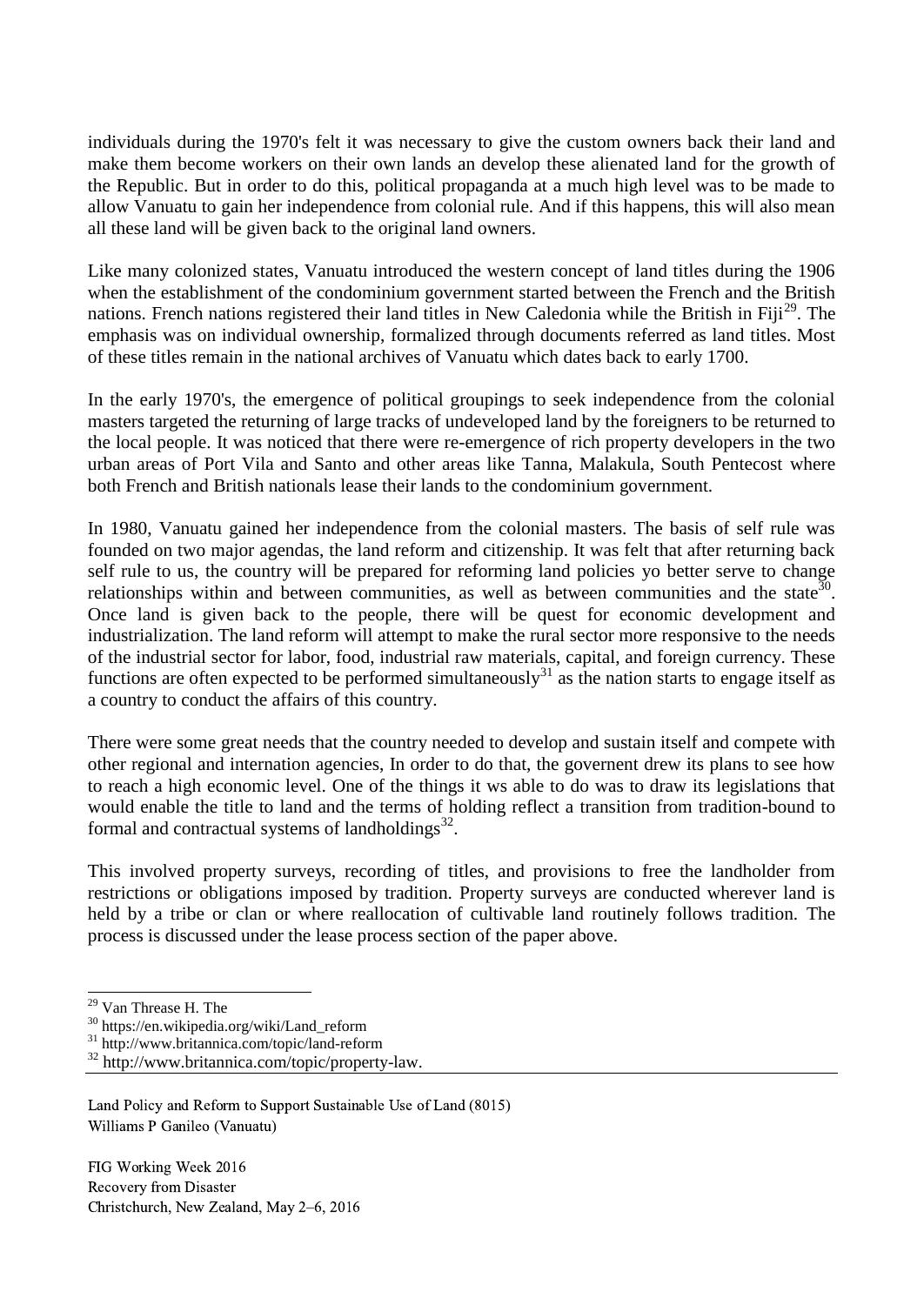Currently, the govrnment after the establishment and execution of the land sector framework, has designed some e-systems to assist to carry out the work desired to be accomblish as a means of land reform practices. The desgn of the e-valuation, e- survey, e-registry, e- planning and a document tracking system to ensure that the process of doings things is maintained accordong to the time frames. With all these e- systems, a Title Information system was designed for ease of search in the strong room,

### **12.0 EVALUATION OF LAND REFORM TOWARDS SUSTAINABLE USE OF LAND**

There are many issues that are drawn to divide the proponents and opponents of land reform. But the questions that we can start to ask now is to help one to evaluate land reform in a more objective manner. To draw the evaluations we are able to ask the following questions to assess our views to meet our objective and aim of this paper. That,

- Is private property of any sort legitimate? If so, is land ownership legitimate and are historic property rights in this particular state and society legitimate?
- Even if property rights are legitimate, do they allow for or protect against expropriation? Do they entitle the property owner to partial or complete compensation of expropriated land?
- How should property rights be weighed against other rights, such as the right to life and liberty?
- Who should adjudicate land ownership disputes?
- What constitutes fair land reform?
- What are the social, economic and political effects of land reform?

By trying to constitute these issues, it can assist the government to draw clear policies to deal with each one by making them work for the country.

## **13.0 SUSTAINABLE LAND USE FOR THE FUTURE**

A sustainable land use for the future only depends on better planning of land use based on the policy of the land. Since 80 percent of all land in Vanuatu is owned by custom owners, a better planning as depicted in section 10.0 will allow Vanuatu to have a sustainable land use that will not degrade the value of the land in Vanuatu,

## **14.0 CONCLUSIONS**

In conclusion to this paper, land reform can both be good and bad depending on how we perceive the issue, In terms of policy changes, for Vanuatu, the changes in the policy and the laws relating to land has given so much value on how the experiences are looking towards the future. By amending acts of parliament to suit the situation, and providing advice on how to administer the process give value on what needs to done.

Land Policy and Reform to Support Sustainable Use of Land (8015) Williams P Ganileo (Vanuatu)